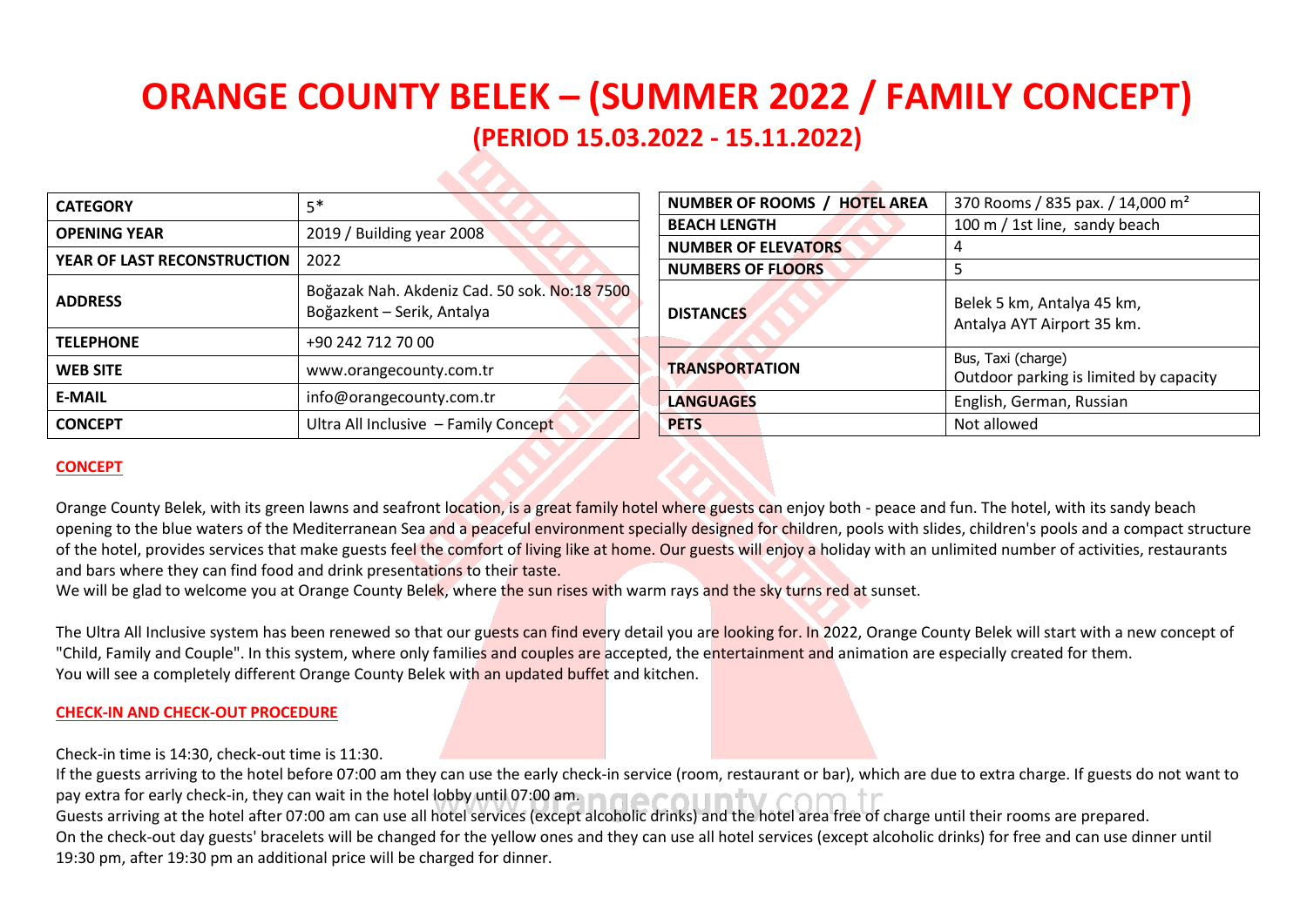### **ROOM INFORMATION - ACCOMODATION**

## **149 LAND VIEW ROOM (28 m² Маx. 2+2/3 pax)**

The stylish and aesthetic design of our standard rooms pleases the eye with freshness and comfort. This type of room overlooks the surroundings, residential buildings or the hotel territory. This room type also includes 5 rooms for disabled guests.

## **103 SIDE SEA VIEW ROOM (28 m² Маx. 2+2/3 pax)**

Standard rooms with new interior design. This type of room has a view of the surrounding area and side sea view.

# **44 DELUXE SEA VIEW ROOM (28 m² Маx. 2+2/3 pax)**

Standard Sea View rooms is one of the ideal accommodation options, wake up every morning with the opportunity to enjoy the long-awaited view of the blue waters of the Mediterranean Sea.

## **74 FAMILY ROOM (35 m² Маx. 4+1 pax)**

Feel the joy and happiness of your holiday with the whole family in spacious and elegantly furnished family rooms with a new interior design. The room has 2 bedrooms, 1 bathroom and 2 "49-inch" Smart TVs.

**Each room is equipped with:** balcony, mini-bar (only soft drinks), TV, wi-fi, telephone, central air conditioning, safe, parquet floor, bath or shower, hair dryer.

**In-bath amenities:** shampoo, hair conditioner, body lotion, shower gel, soap, cotton pads for make-up, cotton buds, cap, hygiene bag.

### **\*\*\* HONEYMOON CONCEPT \*\*\***

- Express check-in on the day of arrival.
- Special set-up in the room
- Guests can use the A'la Carte Restaurant once during their stay free of charge.
- Themed doors and rooms decoration, bathrobes and slippers.
- 20% discount in Spa Center.

# **ULTRA ALL INCLUSIVE**

Orange County Belek is working under Ultra All Inclusive system. The purpose of this system is to meet the expectations of guests with the impeccable service. Within the Ultra All Inclusive concept, menu red-marked food and beverages are subjects to additional charge. Doctor services, beauty salon services, SPA & Wellness Center services, laundry services are subects to charge.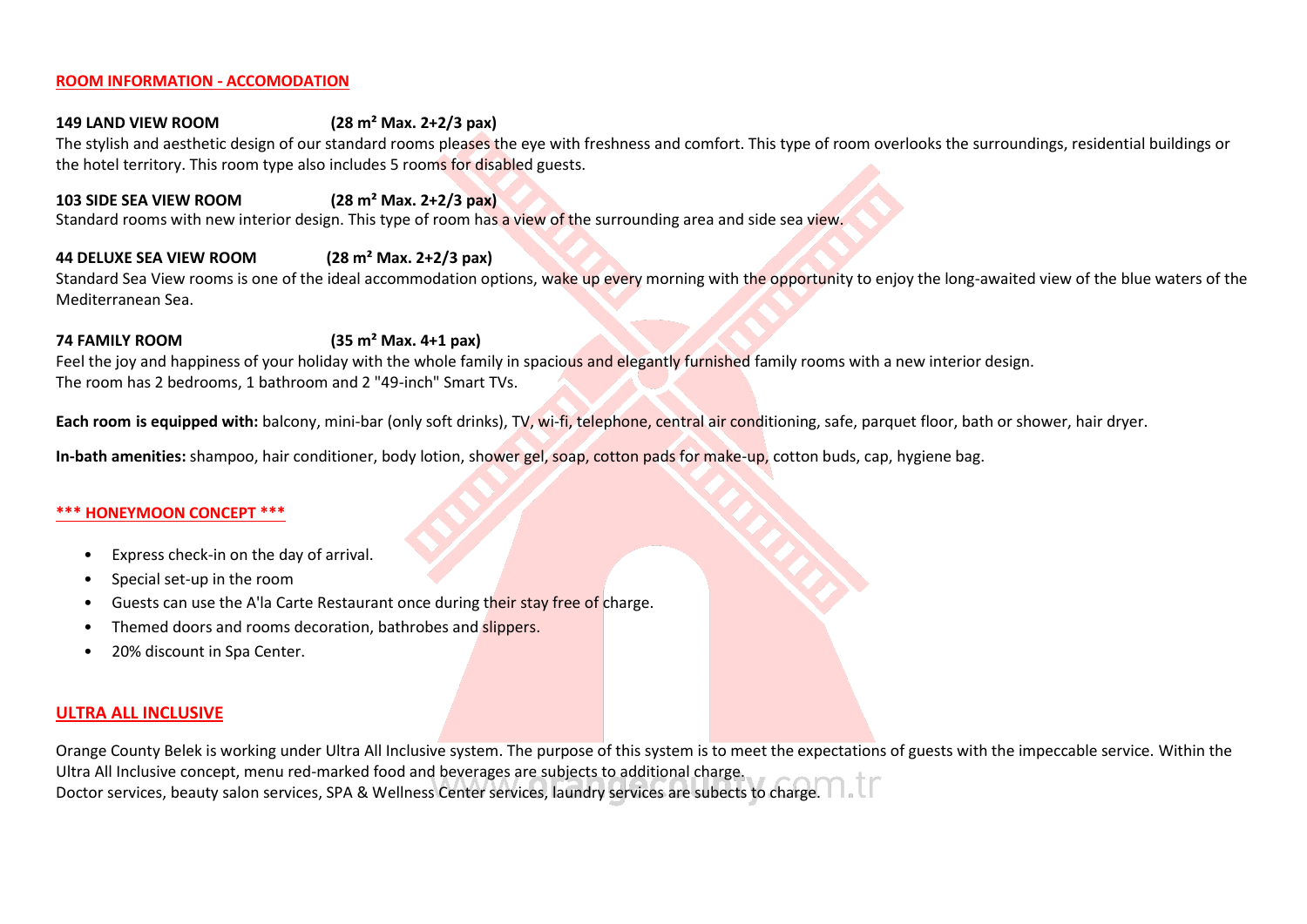# **BARS**

| <b>Aura Lobby Bar</b>      | 24 hours                        |  |  |
|----------------------------|---------------------------------|--|--|
| <b>Cool Bar</b> (pool)     | $10:00 - 00:00$                 |  |  |
| <b>Sunset Bar (beach)</b>  | $09:00 - 18:00$                 |  |  |
| <b>Sunrise Bar (snack)</b> | $11:30 - 17:00 / 19:00 - 21:00$ |  |  |

| Pier Bar (pier)                               | $10:00 - 18:00$ |
|-----------------------------------------------|-----------------|
| The Colors Night Club Bar (center)            | $23:30 - 02:00$ |
| Patisserie Bar (coffee presentation,<br>free) | $11:00 - 18:00$ |

# **RESTAURANTS**

| Arya Main Restaurant                      |                 |  |  |
|-------------------------------------------|-----------------|--|--|
| buffet, self-service)                     |                 |  |  |
| <b>Breakfast</b>                          | $07:00 - 10:00$ |  |  |
| Late breakfast                            | $10:00 - 10:30$ |  |  |
| Lunch                                     | $12:30 - 14:30$ |  |  |
| Dinner                                    | $18:30 - 21:00$ |  |  |
| Late Dinner                               | $00:00 - 01:00$ |  |  |
| Patisserie (near Aqua Park, free)         |                 |  |  |
| Pastries, muffins, cakes, baklava         | 14:00 - 18:00   |  |  |
| A'la Carte Restaurant                     |                 |  |  |
| *By reservation in advance (extra charge) |                 |  |  |
| <b>Barbecue / Fish Cuisine</b>            | 19:00 - 21:30   |  |  |
| Room service (extra charge)               | 24 hours        |  |  |

| <b>Sunrise Snack Restaurants (free)</b> |                 |  |  |
|-----------------------------------------|-----------------|--|--|
| Lunch                                   | $12:00 - 16:00$ |  |  |
| <b>Hot Bagels &amp; Turkish Buns</b>    | 16.00 - 17.00   |  |  |
| <b>Dinner</b>                           | 19.00 - 21:00   |  |  |
| Doner / Pizza                           | $12:00 - 16:00$ |  |  |
| Gusto Pasta (Macaroni, spaghetti)       | $11:30 - 16:00$ |  |  |
| Gözleme (Turkish pancake)               | $12:00 - 16:00$ |  |  |
| <b>Ice Cream</b>                        | $12:00 - 16:00$ |  |  |
| <b>SATAY HOUSE</b> (Noodle Soup)        | 15.00 - 17:30   |  |  |

- The choice of food and beverages in the restaurants and bars varies and depends on season, including the off-season months; March, April and November.
- Working hours of restaurants and bars depend on season and weather conditions and are subjects to change up to the hotel management discretion.
- Drinks are served to tables by waiters in restaurants and bars.
- Premium drinks aged 12 and over served at our **hotel are chargeable.**
- We have a diet corner in the main restaurant.
- All restaurants have a dress code.

# www.orangecounty.com.tr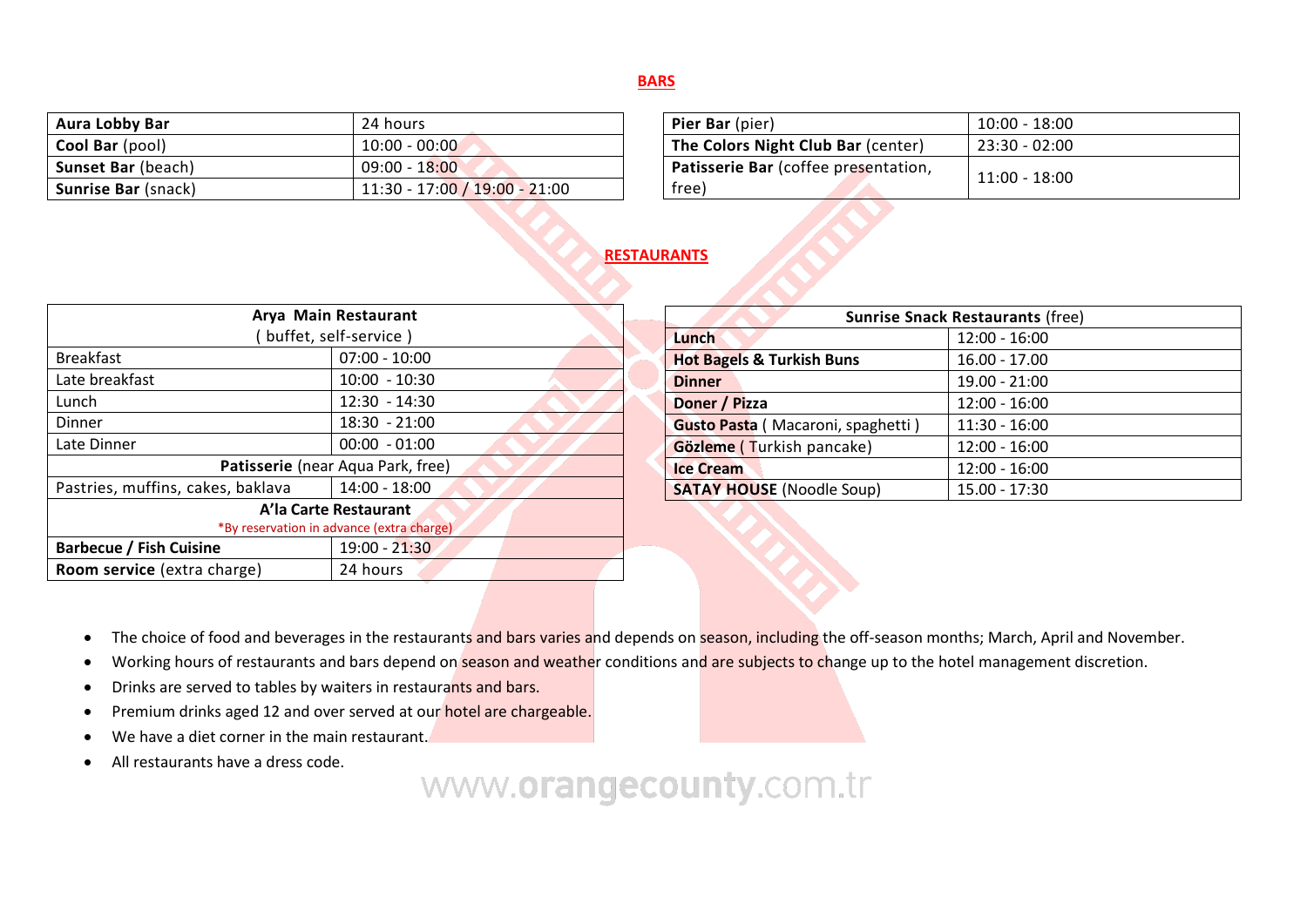## **BEACH AND POOLS**

The beach is 100 m long, belong to the hotel, mixed with small pebbles and sand. Sunbeds and umbrellas are provided free of charge, beach towels are at guests' service by card and are changed once a day. There are showers on the beach, changing cabins, lifeguards on duty throughout the day.

| <b>POOLS</b>             | <b>AREA</b>       | <b>DEPTH</b>    | <b>HEATING</b>         |
|--------------------------|-------------------|-----------------|------------------------|
|                          |                   |                 |                        |
| <b>Outdoor Main Pool</b> | $719 \text{ m}^2$ | 140 cm          |                        |
| Aqua Park (3 slides)     | $120 \text{ m}^2$ | 110 cm          | March, April, November |
| <b>Indoor Pool</b>       | $84 \text{ m}^2$  | 140 cm          | March, April, November |
| Indoor kids pool         | $16 \text{ m}^2$  | 30 cm           | March, April, November |
| Outdoor kids pool        | $50 \text{ m}^2$  | $30 \text{ cm}$ | March, April, November |
| Kids Aqua Tower Park     | $267 \text{ m}^2$ | 40 cm           |                        |

*Depends on weather conditions and air temperature, the operation of the heated system in the pools may be changed.*

### **SPA & WELLNESS**

The SPA's area is designed according to Feng Shui principles, the spa is award-winning not only in terms of space, but also in terms of the services offered. In addition to Far Eastern therapies, the spa center offers all European types of massages and treatments, and skin care programs are also prepared at the request of guests. The center has a mixed concept consisting of Indian, Thai, Indonesian massage, and problem areas are determined in the company of experienced therapists, therapeutic applications are performed using classical massage, Laboratoire procedures and instrumental massage methods. Hamam, sauna, steam room, indoor pool, massage offer its guests an impeccable service.

*The spa is privately managed. Massage and peeling services are for extra charge. Hammam, sauna and steam bath are free of charge.*

### **SPORT**

The fitness center is located in the spa, our guests can use the treadmill, exercise bike, step, central multi-purpose machine, barbell rack, dumble set, chest press, shoulder press, leg press, sitting deadlift, leg extension, flat bench, vertical knee lift, adjustable bench.

In addition, our guests make their days more pleasant and even more active by participating in various sports activities such as morning exercises, water polo, water gymnastics, pool games, dance and step courses, which are among the daily activities, also 2 times a week guests are welcomed by Kangoo Jump with professional instructors.

*The fitness center is free and for personal use and under your own responsibility.*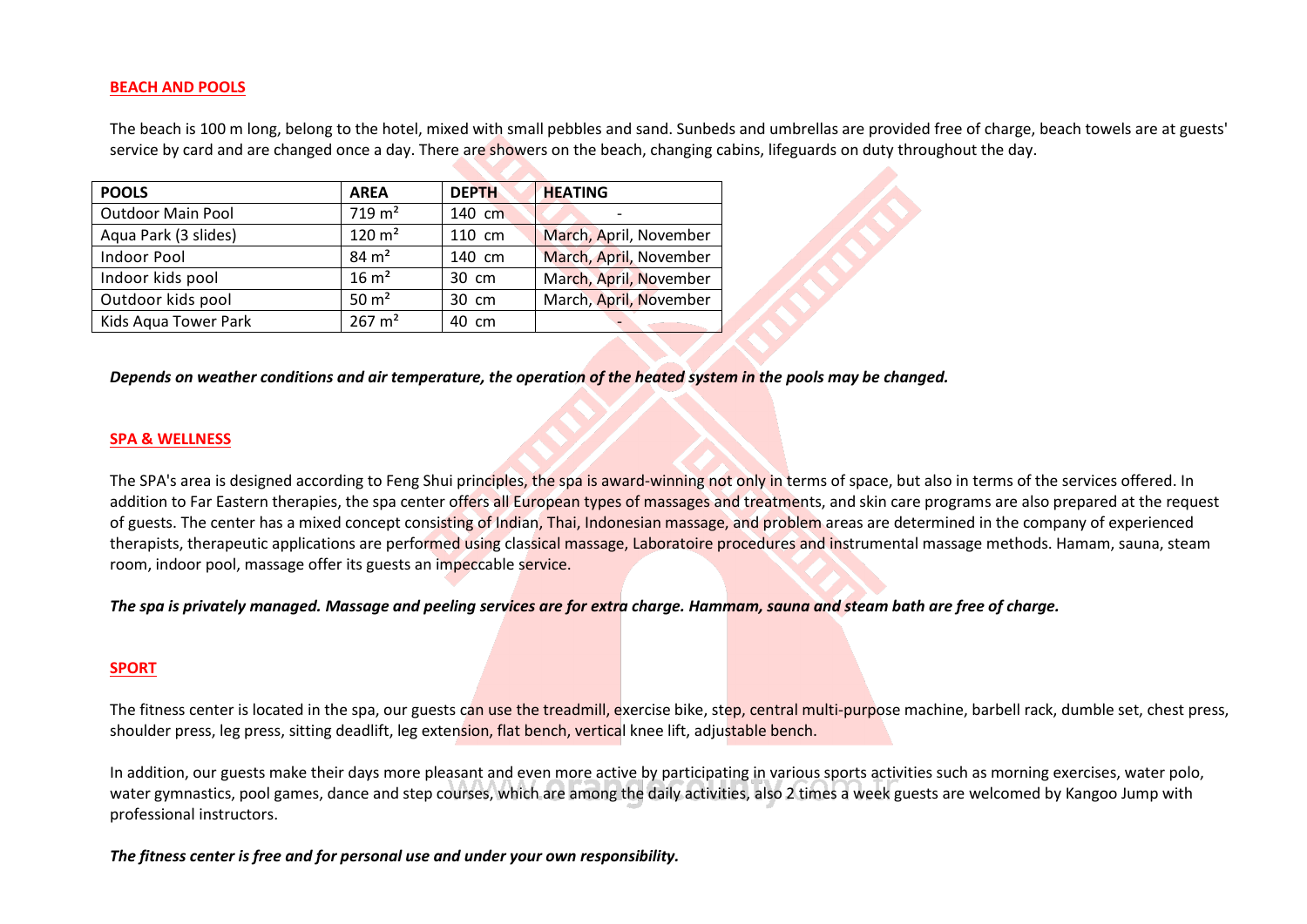# **\*\*\* ENTERTAINMENTS AND SPECIAL PROGRAMS IN SUMMER SEASON \*\*\***

We invite our guests to spend time with rich daytime animation sport and activities by the pool and all kinds of kids activities; Our guests staying at Orange County Belek in the summer of 2022 will enjoy and spend an unforgettable vacation with a rich show evening programs, prepared by an international entertainment team, dance shows, live music and mini club programs.

- In 2022, according to the family concept, special attention will be paid to the mini-club and animation programs. Groups that plan to take the stage will perform circus, acrobatic and magic shows.
- In a day time at the pier; The shows that will take the stage will include oriental shows, dance competitions, jokes or parodies.
- The main stage will host evening events and shows. They will make music with different concepts every day.
- After the show there will be activities on the pool stage (live music, quiz, karaoke).

## *Show programs may be rescheduled or canceled entirely depending on weather and pandemic conditions.*

### **\*\*\*KIDS ANIMATION AND MINI CLUB\*\*\***

#### **For children - maximum joy, for parents - maximum pleasure!**

Activities in the mini club are specially prepared by a professional team of animators so that our little guests would not be able to refuse from them. Thus, both children and their parents will enjoy a unique summer holiday. The trained and responsible staff of the mini-club actively spends time with children. For our little guests, activities such as drawing, dancing, dough modeling, children's festivals, inflatable and pool games, costume parties are waiting for them, children are provided with both educational and entertaining time during their stay at the hotel.

### You can use the services of the mini club from 10:00 to 17:00.

In the mini club, little guests between the ages of 4 and 12 are served in Turkish, German, Russian and English, Thus, children get the opportunity to communicate in their native language and feel comfortable. (For children aged 2 to 4 years, the presence of one of the parents is required)

### *Mini Club features and services may vary depending on seasons and weather conditions.*

## **Children's pool / Aqua Park / Baby Beach**

A magnificent children's playground, designed in 2022, awaits little ones for water fun...

At SUNION Aqua Tower Children's Water Park, your children will experience the most entertaining form of water with mushroom shower, pirate ship, water monsters and small slides. They will enjoy a safe and relaxing holiday on our 170 m<sup>2</sup> Baby Beach, designed for our little guests on fine Mediterranean sand.